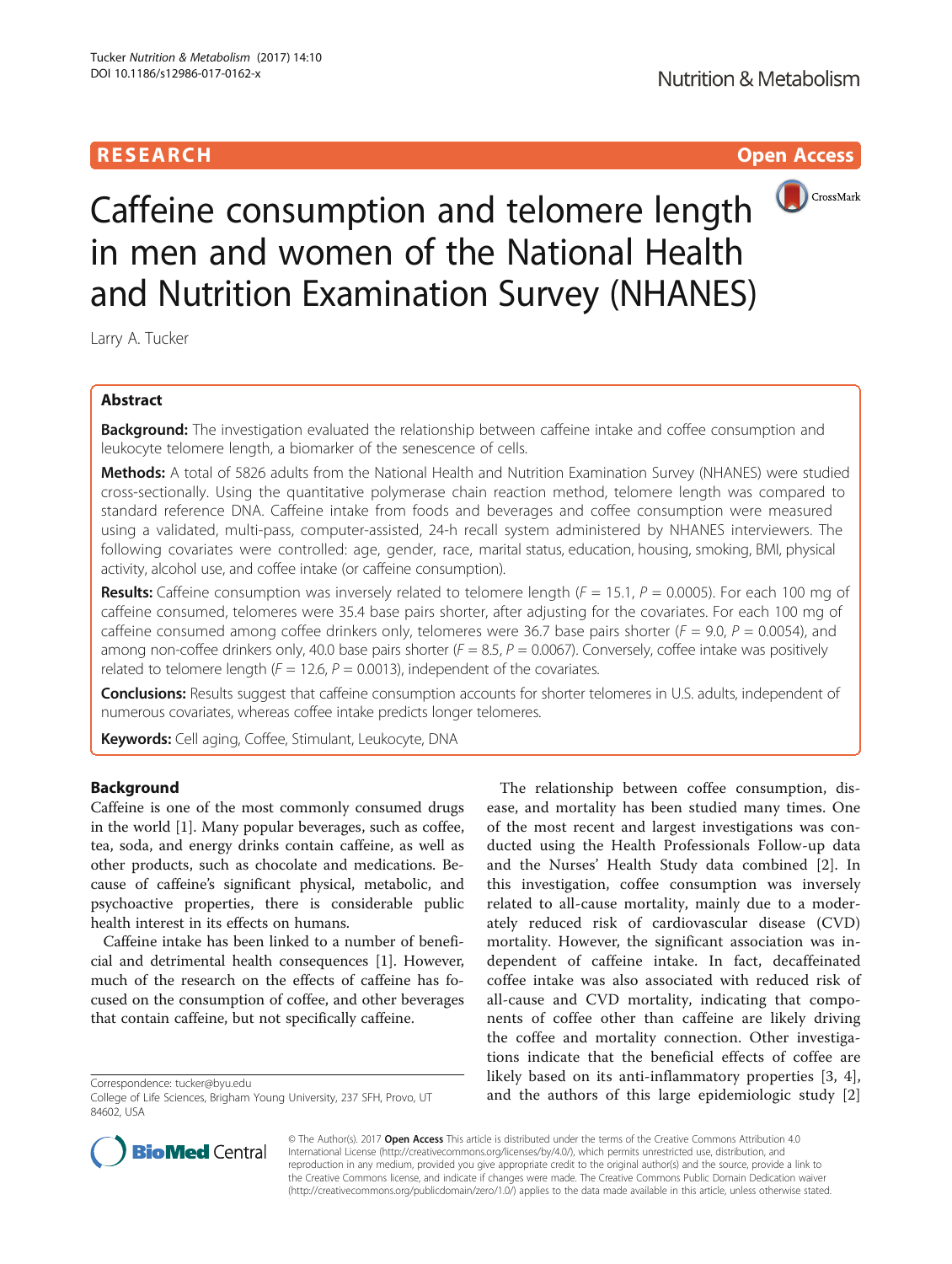suggest that the apparently healthy components of coffee offset some of the potential harmful effects of caffeine [[5](#page-9-0)–[7\]](#page-9-0).

A similar finding was revealed by Loftfield et al in a 2015 publication [[8\]](#page-9-0). All-cause mortality tended to decrease as coffee consumption increased, but decaffeinated coffee showed comparable results, suggesting that factors other than caffeine are likely responsible for the favorable link between coffee drinking and mortality.

Although the associations between coffee intake, disease, and mortality have been investigated multiple times, research evaluating the relationship between caffeine intake and telomere length relationship is extremely rare. In 2016, Liu et al showed that higher coffee consumption in female nurses was related to longer telomeres. However, after adjusting for potential confounders, caffeine consumption was not predictive of telomere length. Clearly, the coffee and telomere versus caffeine and telomere links are not the same.

Of particular interest are the potential clastogenic effects of caffeine. Because caffeine tends to inhibit cell cycle-dependent DNA repair, inducing potential disruption of chromosomes [\[9](#page-9-0)–[11\]](#page-9-0), accelerated biologic aging is a potential consequence. Telomere length is a molecular index of biologic aging [\[12](#page-9-0), [13\]](#page-9-0). Research focusing on a nationally representative sample, such as NHANES, could provide valuable insights regarding the relationship between caffeine consumption and telomere length in adults.

The primary purpose of the present study was to determine the magnitude and intricacies of the relationship between caffeine intake and leukocyte telomere length using data from NHANES, a large, ethnically and socioeconomically varied, heterogeneous sample of U.S. men and women. Secondary objectives were to investigate the association between coffee intake and telomere length, and to evaluate the potential effects of several covariates, including age, gender, race, marital status, education, housing, smoking, body mass index (BMI), physical activity, alcohol use, and coffee intake on the relationship between caffeine consumption and leukocyte telomere length.

## Aging and telomere length

Repeated at each chromosome end, telomeres are nucleoprotein structures that protect the ends of euraryotic chromosomes. The caps are comprised of a simple sequence of telomeric DNA, TTAGGG. With mitosis, telomeres naturally shorten. Part of the telomeric DNA does not replicate each time a cell divides. This is commonly referred to as the "end replication problem," and short telomeres generally lead to negative health consequences [\[14](#page-9-0)].

Before mitotic cells become old and lose their ability to divide, they undergo a limited number of cell divisions. Hence, telomere length is a biomarker of both the replicative past and the replicative potential of somatic cells. Evidence is mounting in support of the notion that telomeres play a significant part in the senescence and destiny of cells [[14](#page-9-0)]. Research by Weischer et al. [[15\]](#page-9-0), including nearly 20,000 participants, showed that individuals with telomeres in the shortest category had 25% greater risk of early death compared to those in the longest telomere category, after adjusting for potential confounders. Likewise, Njajou et al. [\[16](#page-9-0)] showed that telomere length was predictive of years of healthy life, and Carty et al. [[17](#page-9-0)] found that shorter telomere length was associated with higher mortality in women.

## Methods

## Sample

For more than 50 years, the National Health and Nutrition Examination Survey has been conducted by the Centers for Disease Control and Prevention to provide estimates of the health and nutritional status of noninstitutionalized civilians living in the United States. For data collection, NHANES employs a complex, multistage, probability sampling design [[18\]](#page-9-0). In stage 1, primary sampling units (PSUs) are selected. These are mostly single counties. For stage 2, PSUs are divided into segments, generally city blocks or their equivalent. In stage 3, households within each block are chosen randomly. Finally, in stage 4, participants are selected from a list of all individuals residing in selected households. Individuals are drawn at random within age-sexrace screening subdomains [\[18](#page-9-0)].

NHANES data containing telomere length measures are available for a 4-year period only, 1999–2002. These data became available to the public in November, 2014. NHANES 1999–2002 oversampled individuals 12–19 years, persons age 60 and older, African Americans, Mexican Americans, and low-income individuals to provide more accurate estimates of these groups. All of the data are cross-sectional [[18](#page-9-0)]. The NHANES data sets used by the present study are available to the public online at no cost [\[19\]](#page-9-0).

DNA samples were requested from all respondents of NHANES 1999–2000 and NHANES 2001–2002, ages 20 years and older. Of the 10,291 participants who were eligible to give DNA samples, 3567 adults from NHANES 1999–2000 and 4260 from NHANES 2001–2002 consented to have their DNA used for future research and provided a useable DNA sample ( $n = 7827, 76\%$ ). Because survival bias is a potential issue among the extremely old, and because individuals 85 years and older were all given the age of 85 by NHANES, participants 85 years old and older were excluded from the data set.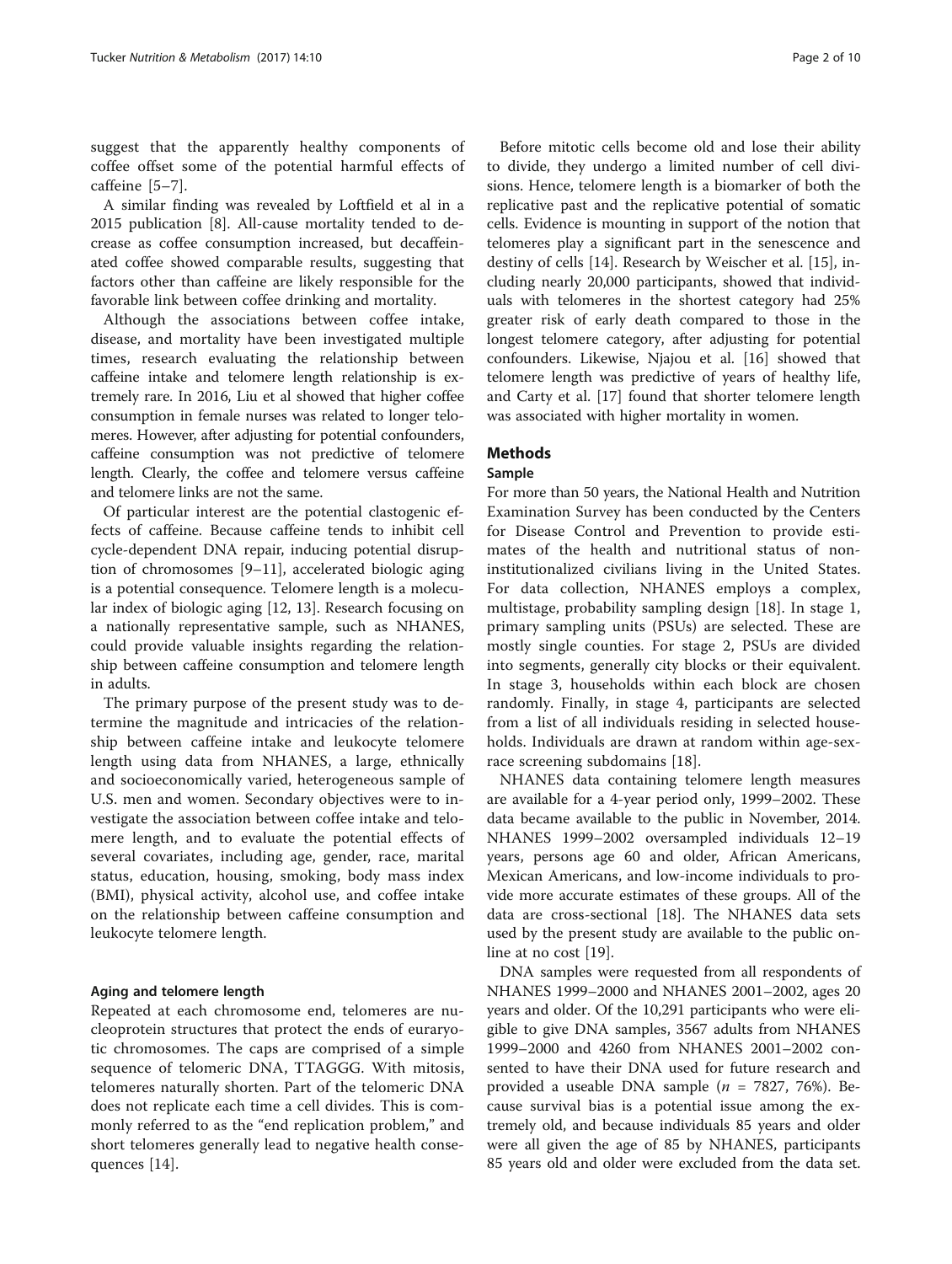Only participants with complete data, including values for telomere length, caffeine and coffee consumption, and the potential mediating variables, were included in the analyses, a total of 5826 participants, 2741 men and 3085 women. The National Center for Health Statistics Ethics Review Board at the Centers for Disease Control and Prevention approved collection of the NHANES data and posting of the NHANES public-use files, which were required for this investigation. All NHANES participants provided written informed consent.

#### Measures

Data were collected on 13 variables in the present investigation: leukocyte telomere length, caffeine intake, age, gender, race, education, marital status, housing, body mass index (BMI), smoking, physical activity, alcohol use, and coffee intake.

#### Telomere length

The procedure used to measure telomere length has been described in detail by NHANES [\[20](#page-9-0)] and elsewhere [[21, 22\]](#page-9-0). Blood samples were collected as part of the NHANES survey and used for DNA analysis. According to NHANES [[20\]](#page-9-0), DNA was extracted from the samples and stored at -80°C at the Division of Health Sciences Laboratory, CDC. Specimens were then shipped to the laboratory of Dr. E. Blackburn (University of California, San Francisco) for analysis. Using the quantitative polymerase chain reaction method, leucocyte telomere length was measured and compared to standard reference DNA (T/S ratio). Five 96-well quality control plates, representing 5% of the complete set, were provided. The investigators were blinded regarding the duplicate samples. Each specimen was assayed 3 times on 3 different days. Each specimen was assayed using duplicate wells resulting in 6 values. The six measurements were used to determine the mean and standard deviation of the T/S ratio. Plates containing the samples were assayed in groups of 3, with no 2 plates grouped together more than once. Control DNA measures were employed to normalize between-run variability. If more than 5% of the duplicate samples on the quality control plates were discordant with their pair in the complete set, the variant failed the quality control. For each sample, potential outliers were flagged and excluded from calculations (<2% of samples). The inter-assay coefficient of variation was 6.5% [\[20](#page-9-0)]. Mean T/S ratio values were converted to base pairs using the formula: 3274  $+ 2413 \times (T/S)$ . It is important to note that base pair estimates are only comparable for T/S ratio data produced using the same reference standard and the same lab procedures [\[20](#page-9-0)].

## Caffeine and coffee consumption

According to NHANES [\[23\]](#page-9-0), dietary intake data were collected via a 24-h dietary recall using a computerassisted dietary interview system, which was administered by an NHANES interviewer. Many studies have used the NHANES 24-h dietary recall system [[24](#page-9-0)–[26](#page-9-0)]. Interviewers were bilingual, trained, and each had a college degree in Food and Nutrition or Home Economics, with at least 10 credits in food and nutrition. Interviews were conducted in a private setting in an NHANES Mobile Examination Center [[23](#page-9-0)].

The dietary assessment was used to collect detailed information about all foods and beverages consumed, including a complete description of each food and the amount consumed. Nutrients and non-nutrient food components, including caffeine intake and coffee consumption, were calculated from foods and beverages that were consumed during the 24-h period prior to the interview (midnight to midnight). Coffee consumption included all forms of coffee. The interview used a multipass format. Food probes that were used in previous NHANES and USDA surveys were part of the built-in features of the system. The computer-assisted system provided a standardized interview format. Interviewers followed scripts provided in the system to explain the dietary interview component to the participant [[27\]](#page-9-0).

#### **Covariates**

NHANES used five categories to differentiate among races and ethnicities: Non-hispanic White, Non-hispanic Black, Mexican American, Other race or Multi-racial (Other), and Other Hispanic. Education level was defined using three categories: Less than high school, high school diploma (including GED), and more than high school. Marital status was defined by seven categories: married, widowed, divorced, separated, never married, living with partner, or other. Housing arrangements, a measure of social economic status, was defined using three categories: home owned or being bought, home being rented, and other.

Several lifestyle factors were measured in the present study to serve as potential mediating variables. Participation in leisure time physical activity was quantified using met-minutes of activity per week during the past 30 days. Specifically, participants were asked to report from a list, which of 62 physical activities they participated in regularly, whether the activity was moderate or vigorous, the number of times in the past 30 days they engaged in the activity, and the average duration of the activity. Durations of less than 10-min were not counted. A MET score was produced for each activity and total METminutes per week were calculated by NHANES for each participant using the compendium of physical activities [[28\]](#page-9-0). Although a majority of the sample was sedentary,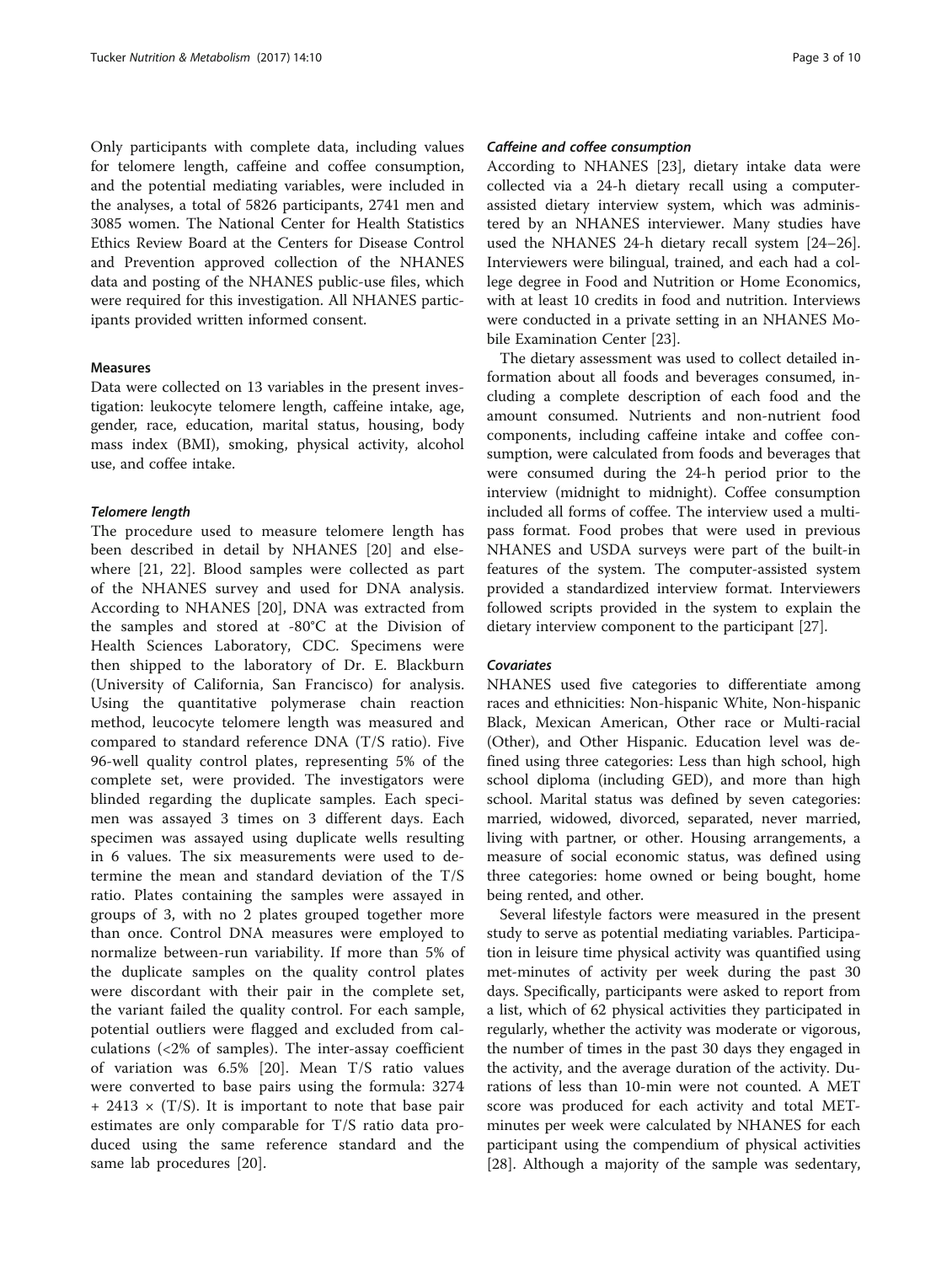non-sedentary participants were divided into sex-specific tertiles, resulting in four categories of physical activity: sedentary, low, moderate, and high.

Smoking was indexed using a measure of pack-years, representing cumulative exposure to tobacco smoke. Pack years were calculated as the mean number of cigarettes smoked per day times the number of years smoked, divided by 20.

Body mass index (BMI) represents participants' weight in kilograms divided by the square of their height in meters. BMI ( $\text{kg/m}^2$ ) allows the comparison of body weights independent of height. BMI categories were used to differentiate among participants who were underweight (<18.5), normal weight ( $\geq$ 18.5 and < 25.0), overweight ( $\geq$ 25.0 and  $<$  30.0), obese ( $\geq$ 30.0) or missing.

Three categories were used to define alcohol use: abstainers, moderate drinkers, and heavy drinkers. Abstainers were those reporting no alcohol use in the past 12 months. Moderate drinkers were defined as women who reported drinking more than 0 but less than 2 drinks per day over the past 12 months, or men who reported drinking more than 0 and less than 3 alcoholic beverages per day during the past 12 months. Heavy drinkers were women who reported drinking 2 or more alcoholic beverages per day over the past 12 months or men who reported drinking 3 or more alcoholic drinks per day over the past 12 months.

## Statistical analysis

NHANES assigns an individual-level sample weight to each participant [[29](#page-9-0)]. It is a measure of the number of people in the population represented by that sampleperson in NHANES, reflecting the unequal probability of selection, nonresponse adjustment, and adjustment to independent population controls. When unequal selection probability is applied, the sample weights are used to produce an unbiased national estimate. For the present study, sample weights were based on 4 years of diet data, which included the caffeine and coffee consumption variables.

In the present study, frequencies for categorical variables, and means (±SE) for continuous variables, were reported to describe the data. Each descriptive value included adjustments based on the complex sampling design of NHANES by incorporating strata, primary sampling unit (PSU) indicators, and sample weights [\[29](#page-9-0)]. The SAS SurveyMeans procedure was employed to generate weighted means that represent values for the U.S. population, and SAS SurveyFreq was used to calculate weighted frequencies, which are also generalizable to the U.S. adult population.

For the current study, total caffeine consumption (mg per day) was the primary exposure variable. Coffee consumption (g per day) was also evaluated as a secondary

exposure variable. Coffee intake was measured in grams by NHANES. To convert to cups, grams of coffee can be divided by 225.

The extent of the linear associations between caffeine intake and telomere length and coffee consumption and telomere length were measured using regression analysis and the SAS SurveyReg procedure. Regression estimates for each model were based on the complex, multistage, probability sampling process of NHANES. To test the extent to which the relationships between the exposure variables and telomere length were mediated by differences in age, race, marital status, education, housing, smoking, alcohol use, body mass index, physical activity, and coffee consumption (or caffeine intake), these factors were controlled statistically using partial correlation and the SAS SurveyReg procedure. Throughout the paper, statements that adjustments were made for "the covariates" indicates that all these covariates were controlled simultaneously using partial correlation.

Separate models were used to determine the magnitude of the linear relationship between caffeine intake and telomere length among all participants, coffee drinkers only, and those reporting no coffee intake. When treated as a categorical variable, coffee intake was divided into four groups. Quartiles could not be used to divide coffee intake because 48% of the subjects reported no coffee consumption. Beyond those reporting no coffee intake, coffee drinkers were divided into tertiles, resulting in four categories: 1) no coffee intake, 2) 1–355 g, 3) 356–639 g, 4) 640 or more grams.

To study the relationships between telomere length and the covariates, including coffee intake, mean differences in telomere length were compared across each level of the covariates. Additionally, to afford an additional perspective of the caffeine intake and telomere length relationship, mean differences in telomere base pairs were tested across four categories of caffeine consumption based on 150 mg increments: 0 mg, 1–149 mg, 150–299 mg, 300–449 mg, and 450 mg or more per day. Mean telomere differences across the caffeine categories were studied within three separate samples: all participants, coffee drinkers only, and those reporting no coffee intake.

All P-values were two-sided and statistical significance was accepted when alpha was < 0.05. Statistical analyses were performed using SAS Version 9.4 (SAS Institute, Inc., Cary, NC).

## Results

Using sample weights to generate results representative of the U.S. non-institutionalized population, mean  $(\pm SE)$ age of the sample was  $46.9 \pm 0.5$  years. Mean caffeine intake from foods and beverages was  $195 \pm 9$  mg per day, and mean coffee intake for the sample was  $342 \pm 21$  g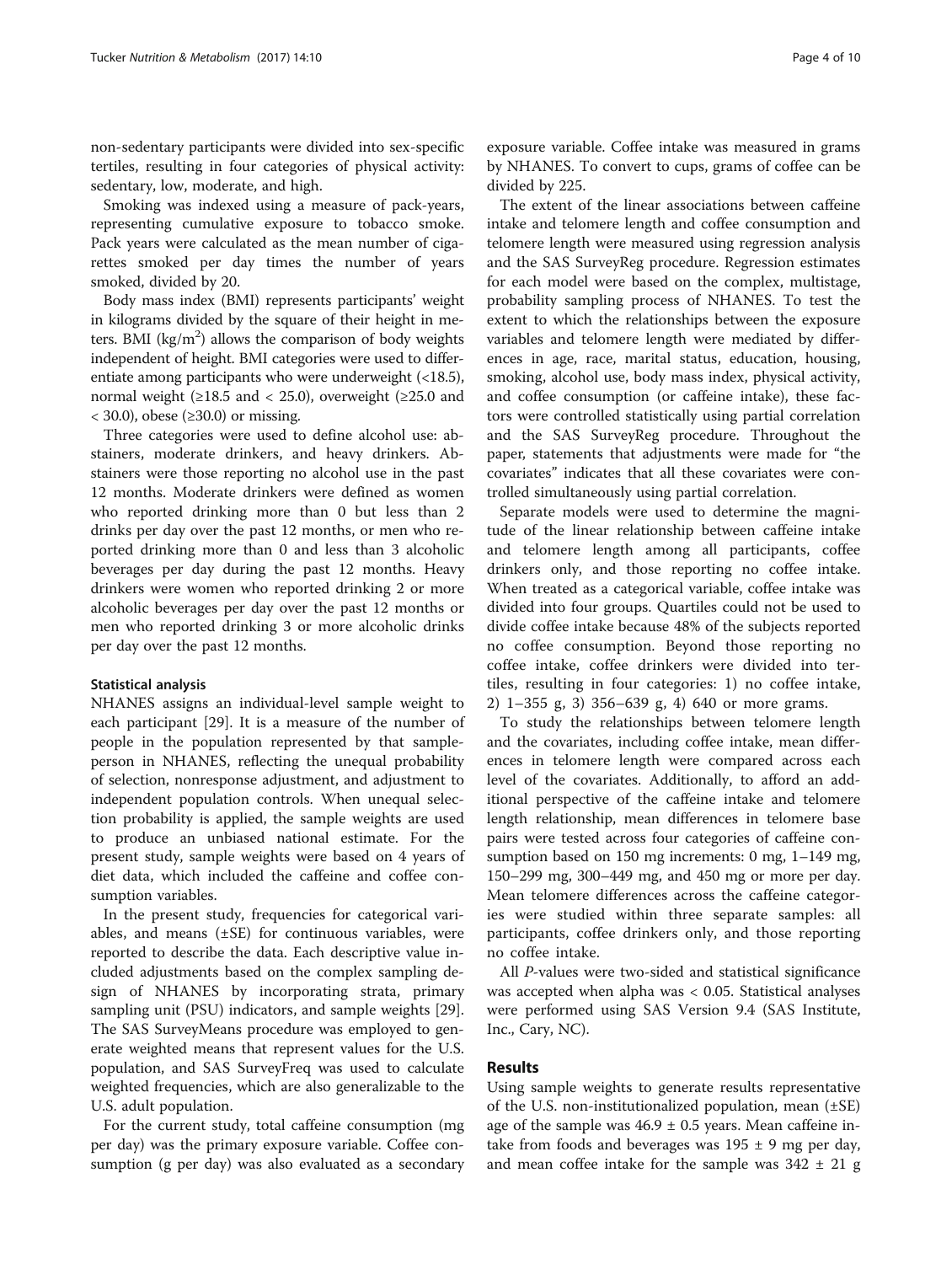$(1.5 \pm 0.1 \text{ cups})$  per day. Additionally, average telomere length was  $5828 \pm 40$  base pairs. Table 1 shows weighted percentiles (±SE) for telomere length (base pairs) and caffeine consumption (mg per day). The table values represent those of the U.S. adult population.

In the present study, as expected, age and telomere length were strongly and inversely related. Specifically, the model-based estimate of the age-related rate of telomere shortening was 15.3 base pairs per year ( $F = 441.4$ ,  $P < 0.0001$ ). Beyond the linear term, age-squared was not associated with telomere length ( $F = 0.2$ ,  $P = 0.6478$ ).

Table [2](#page-5-0) displays the weighted descriptive characteristics of the sample, with focus on the covariates.

Table [3](#page-6-0) shows the magnitude of the linear associations between caffeine intake and telomere length and between coffee intake and telomere length, after adjusting for the covariates. In Table [3](#page-6-0), caffeine intake, coffee consumption, and telomere length were each treated as continuous variables. Caffeine intake was inversely and linearly related to telomere length. Among all participants  $(n = 5826)$ , for each 100 mg of caffeine consumed per day, telomere length was 35.4 base pairs shorter ( $F = 15.1$ ,  $P = 0.0005$ ), after adjusting for the covariates, including age, sex, race, education, marital status, housing, BMI, smoking, physical activity, coffee intake, and alcohol use. Similarly, in a separate model delimited to only coffee drinkers ( $n = 3024$ ), telomere length was 36.7 base pairs shorter for each 100 mg of caffeine consumed per day, after controlling for the covariates  $(F = 9.0, P = 0.0054)$ . With the covariates controlled and the sample confined to adults reporting no coffee intake  $(n = 2802)$ , telomere length was 40.0 base pairs shorter for each 100 mg of caffeine consumed ( $F = 8.5$ ,  $P = 0.0067$ ).

Conversely, as shown in Table [3](#page-6-0), coffee consumption was positively related to the length of telomeres. Specifically, for each 100 g (3.55 oz) of coffee consumed, telomeres were 15.0 base pairs longer, on average, after adjusting for the covariates ( $F = 12.6$ ,  $P = 0.0013$ ). With consumption of coffee indexed using cups instead grams, telomeres were 33.8 base pairs longer for each cup of coffee consumed. With the sample delimited to only coffee drinkers ( $n = 3024$ ), telomeres were 17.9 base pairs longer for each 100 g or 40.3 base pairs longer per cup of coffee consumed per day, with the covariates controlled  $(F = 9.1, P = 0.0053)$ .

Table [4](#page-7-0) shows the relationship between caffeine intake and telomere length using a different analysis strategy. Specifically, caffeine intake was treated as a categorical variable, and mean differences in telomere length were compared across five incremental caffeine groups. Mean telomere length differed significantly across the caffeine categories in U.S. adults. Differences in telomere length were significant and dose-response when all participants were studied together and within each of the subsamples, coffee drinkers only and those reporting no coffee intake.

With caffeine intake treated as a continuous variable, given the model-based estimate of the age-related rate of telomere shortening was 15.3 base pairs per year in U.S. adults, adults of the same age, gender, race, education, marital status, housing, BMI, physical activity level, smoking habit, coffee intake, and alcohol use had estimated biological aging differences of about 2.3 years per 100 mg caffeine consumed  $(35.4 \div 15.3 = 2.3)$ . As shown in Table [3](#page-6-0), among coffee drinkers only, the difference was 2.4 years of accelerated aging per 100 mg of caffeine  $(36.7 \div 15.3 = 2.4)$ , and among those reporting no coffee intake, cell senescence was 2.6 years higher for each 100 mg of caffeine consumed  $(40.0 \div 15.3 = 2.6)$ .

With coffee intake treated as a continuous variable, for each cup of coffee consumed per day (225 g per cup), cell aging was about 2.2 years less among U.S. adults, after adjusting for the covariates. Among coffee drinkers only, cell senescence was 2.6 years less for each cup of coffee consumed, with the covariates controlled.

With participants separated by gender, the relationship between caffeine intake and telomere length remained significant and inverse. Specifically, after controlling for differences in the covariates, for each 100 mg of caffeine

**Table 1** Percentiles for telomere length (base pairs) and caffeine intake among U.S. women and men

|                              | Percentile $(\pm SE)$ |                  |                  |                  |                  |  |  |  |  |
|------------------------------|-----------------------|------------------|------------------|------------------|------------------|--|--|--|--|
| Variable                     | 5th                   | 25 <sup>th</sup> | 50 <sup>th</sup> | 75 <sup>th</sup> | 95 <sup>th</sup> |  |  |  |  |
| Telomere Length (base pairs) |                       |                  |                  |                  |                  |  |  |  |  |
| Women $(n = 3085)$           | $4937 \pm 42$         | 5386 $\pm$ 42    | $5743 \pm 40$    | $6178 \pm 54$    | $7007 \pm 111$   |  |  |  |  |
| Men $(n = 2741)$             | $4948 \pm 30$         | $5353 \pm 31$    | $5735 \pm 39$    | $6193 \pm 50$    | $7022 \pm 82$    |  |  |  |  |
| Combined ( $n = 5826$ )      | $4943 \pm 32$         | $5373 \pm 33$    | $5738 \pm 37$    | $6188 \pm 49$    | $7014 + 85$      |  |  |  |  |
| Caffeine Intake (mg per day) |                       |                  |                  |                  |                  |  |  |  |  |
| Women ( $n = 3085$ )         | $0 + 0.4$             | $13 + 7$         | $109 + 9$        | $231 \pm 11$     | $555 \pm 24$     |  |  |  |  |
| Men $(n = 2741)$             | $0 \pm 0.6$           | $47 \pm 9$       | $145 \pm 11$     | $302 \pm 14$     | $685 \pm 30$     |  |  |  |  |
| Combined ( $n = 5826$ )      | $0 \pm 0.4$           | $32 \pm 9$       | $124 \pm 8$      | $262 \pm 9$      | $616 \pm 30$     |  |  |  |  |
|                              |                       |                  |                  |                  |                  |  |  |  |  |

SE standard error. Table values include person-level weighted adjustments based on the sampling design of NHANES so that values reflect those of the U.S. population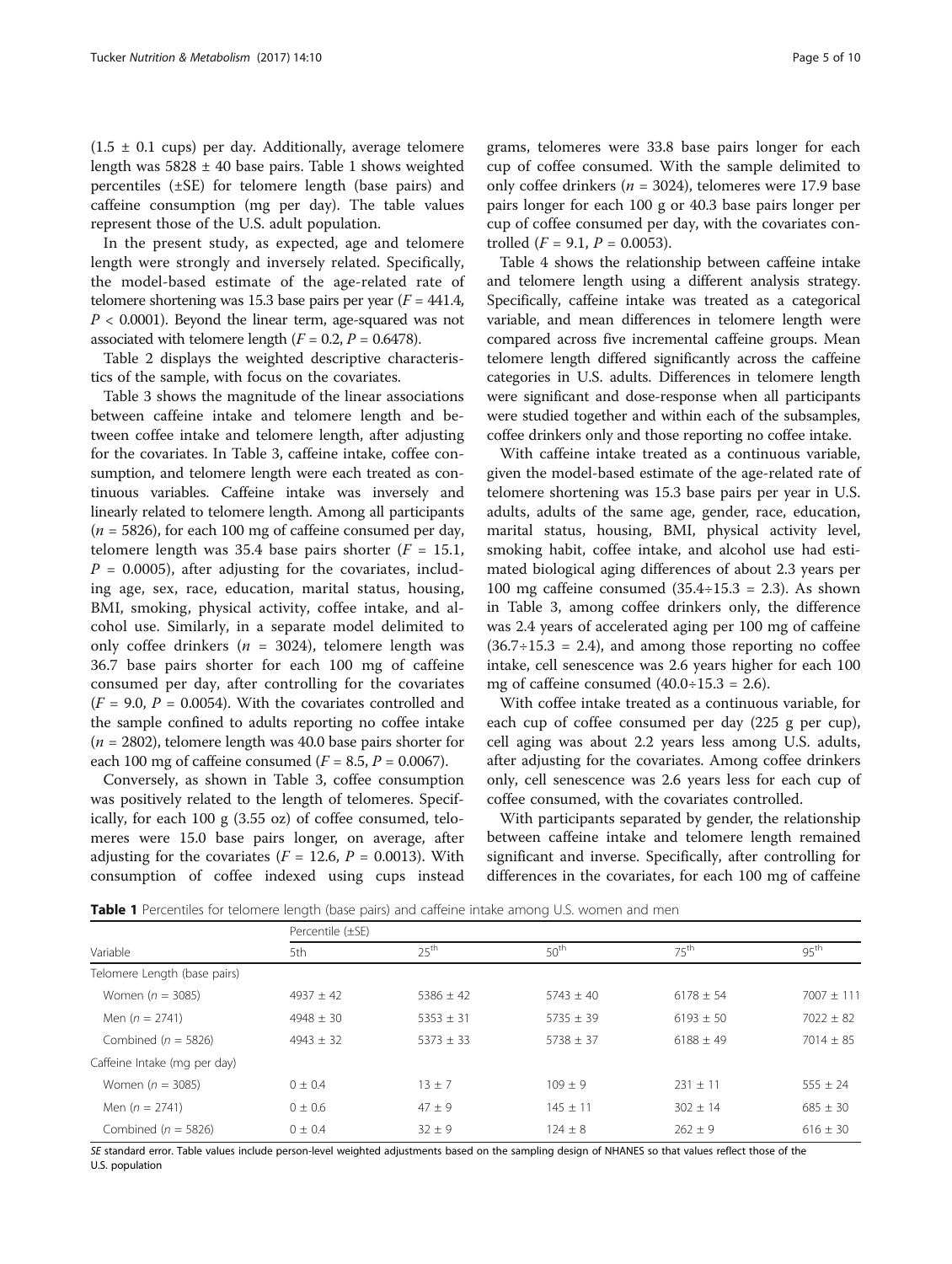<span id="page-5-0"></span>

| Table 2 Descriptive characteristics of the sample and mean leukocyte telomere length (base pairs) across each level of the |  |  |  |  |  |  |
|----------------------------------------------------------------------------------------------------------------------------|--|--|--|--|--|--|
| categorical covariates of the study                                                                                        |  |  |  |  |  |  |

| Variable            | $\hbox{N}$ | Weighted % | Adjusted* Telomere mean | SE  | $\mathsf F$ | $\mathsf P$ |
|---------------------|------------|------------|-------------------------|-----|-------------|-------------|
| Gender              |            |            |                         |     | 2.5         | 0.1267      |
| Men                 | 2741       | 47.4       | 5893                    | 51  |             |             |
| Women               | 3085       | 52.6       | 5927                    | 49  |             |             |
| Race                |            |            |                         |     | 4.0         | 0.0103      |
| Non-Hispanic White  | 2902       | 73.1       | $5891^{a,c}$            | 62  |             |             |
| Non-Hispanic Black  | 1056       | 10.4       | 6012 <sup>b</sup>       | 72  |             |             |
| Mexican American    | 1428       | 7.3        | 5790 <sup>a</sup>       | 51  |             |             |
| Other Race          | 144        | 3.1        | 5891a,b,c               | 68  |             |             |
| Other Hispanic      | 296        | 6.1        | 5972b,c                 | 64  |             |             |
| Education           |            |            |                         |     | 3.3         | 0.0529      |
| < High School       | 2068       | 22.8       | 5862                    | 50  |             |             |
| High School Diploma | 1356       | 26.0       | 5921                    | 57  |             |             |
| > High School       | 2402       | 51.2       | 5950                    | 52  |             |             |
| Marital Status      |            |            |                         |     | 2.0         | 0.0967      |
| Married             | 3323       | 57.0       | 5901                    | 46  |             |             |
| Widowed             | 492        | $6.2\,$    | 5919                    | 63  |             |             |
| Divorced            | 484        | 9.3        | 5877                    | 58  |             |             |
| Separated           | 201        | 3.1        | 5785                    | 61  |             |             |
| Never Married       | 821        | 15.4       | 5935                    | 65  |             |             |
| Living with Partner | 313        | 5.8        | 5852                    | 59  |             |             |
| Other               | 192        | 3.3        | 6108                    | 100 |             |             |
| Housing Status      |            |            |                         |     | 6.3         | 0.0054      |
| Own or Buying       | 3824       | 69.8       | 5848 <sup>a</sup>       | 39  |             |             |
| Renting House       | 1841       | 28.0       | $5849$ <sup>a</sup>     | 49  |             |             |
| Other               | 161        | $2.2\,$    | 6036 <sup>b</sup>       | 77  |             |             |
| Physical Activity   |            |            |                         |     | 6.1         | 0.0024      |
| Sedentary           | 3375       | 49.5       | 5860 <sup>a</sup>       | 43  |             |             |
| Low Activity        | 812        | 15.4       | 5885 <sup>a</sup>       | 51  |             |             |
| Moderate Activity   | 821        | 17.3       | $5890^{\rm a}$          | 63  |             |             |
| High Activity       | 818        | 17.8       | 6010 <sup>b</sup>       | 63  |             |             |
| Body Mass Index     |            |            |                         |     | 4.1         | 0.0094      |
| Missing             | 149        | 2.2        | 5983 <sup>a</sup>       | 77  |             |             |
| Underweight         | 83         | 1.7        | 5946 <sup>a,b</sup>     | 79  |             |             |
| Normal Weight       | 1611       | 30.3       | 5924 <sup>a</sup>       | 46  |             |             |
| Overweight          | 2066       | 33.6       | $5861^{a,b}$            | 54  |             |             |
| Obese               | 1917       | 32.1       | 5842 <sup>b</sup>       | 46  |             |             |
| Alcohol Use         |            |            |                         |     | 1.2         | 0.3129      |
| Abstainer           | 2312       | 36.2       | 5894                    | 44  |             |             |
| Moderate Drinker    | 1776       | 31.9       | 5899                    | 56  |             |             |
| Heavy Drinker       | 1738       | 31.9       | 5940                    | 57  |             |             |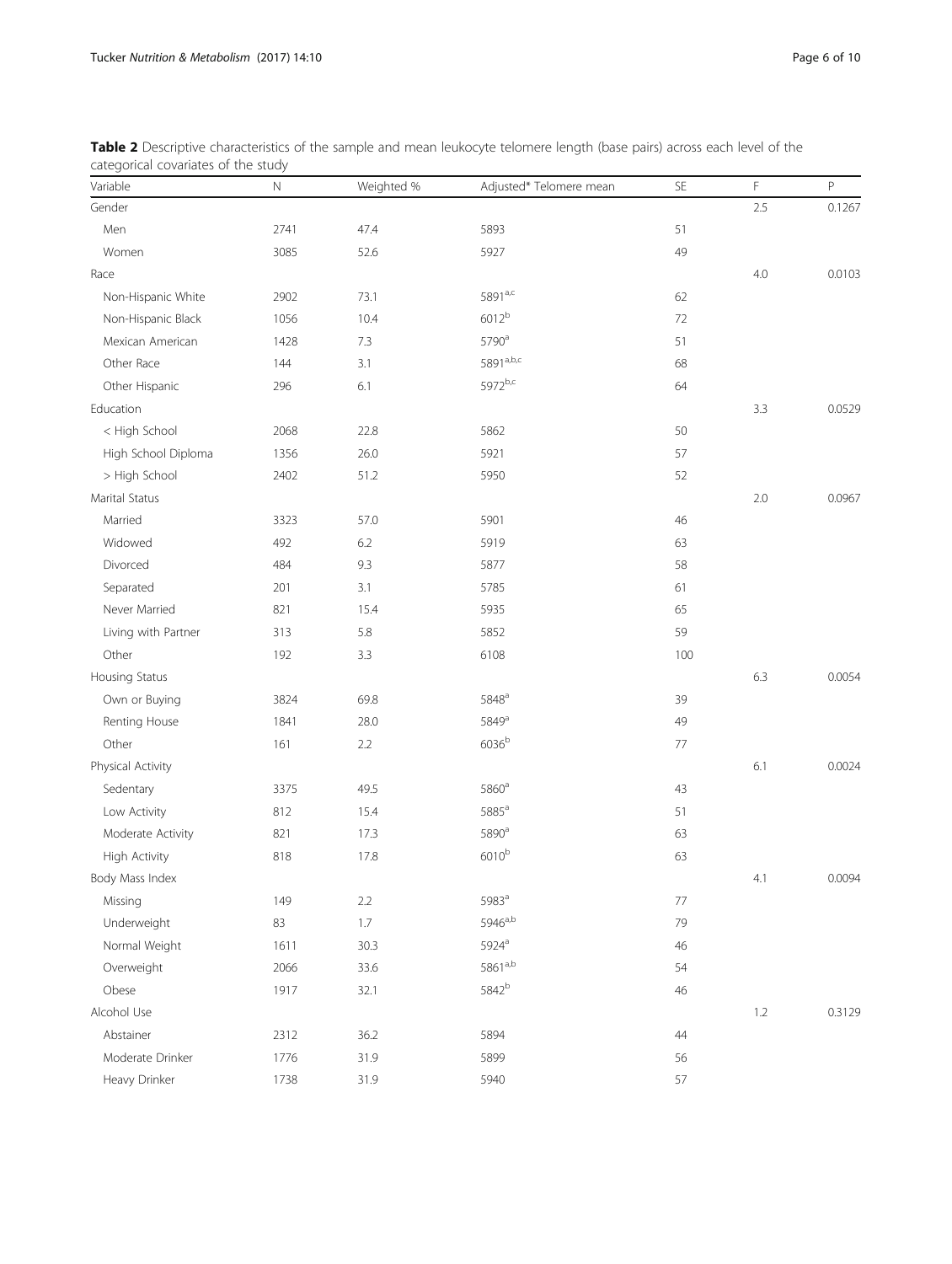| Coffee Intake<br>4.5<br>$5912^{a,b}$<br>2802<br>48.1<br>None<br>46<br>5877 <sup>b</sup><br>175<br>17.2<br>59<br>Low<br>5901 <sup>b</sup><br>1024<br>Moderate<br>17.4<br>48<br>$5997^a$<br>High<br>825<br>17.3 | $\tilde{\phantom{a}}$ | $\sim$ |  |        |
|---------------------------------------------------------------------------------------------------------------------------------------------------------------------------------------------------------------|-----------------------|--------|--|--------|
|                                                                                                                                                                                                               |                       |        |  | 0.0104 |
|                                                                                                                                                                                                               |                       |        |  |        |
|                                                                                                                                                                                                               |                       |        |  |        |
|                                                                                                                                                                                                               |                       |        |  |        |
|                                                                                                                                                                                                               |                       |        |  |        |

<span id="page-6-0"></span>Table 2 Descriptive characteristics of the sample and mean leukocyte telomere length (base pairs) across each level of the categorical covariates of the study (Continued)

\* Telomere means were adjusted for differences in all of the covariates

a,b,c Telomere means across different levels of the same variable with the same superscript letter are not significantly different. Age and smoking (pack-years) were treated as continuous variables and therefore are not part of Table [2.](#page-5-0) All Ns are unweighted and all proportions are survey-weighted. Focus should be on the survey-weighted proportions because they represent the U.S. adult population

consumed, telomeres were 53.3 base pairs shorter for women ( $F = 8.5$ ,  $P = 0.0068$ ) and 25.4 base pairs shorter for men ( $F = 9.0$ ,  $P = 0.0056$ ). On the other hand, after adjusting for differences in the covariates, for each 100 g (3.55 oz) of coffee consumed, telomeres were 18.0 base pairs longer for women ( $F = 5.7$ ,  $P = 0.0239$ ) and 12.4 base pairs longer for men ( $F = 6.6$ ,  $P = 0.0154$ ).

## Telomere length and the covariates

Most of the potential mediating variables were significantly associated with telomere length, after adjusting for differences in the covariates (Table [2](#page-5-0)). However, telomere length did not reach significance when comparing women and men ( $F = 2.5$ ,  $P = 0.1267$ ). Race was a significant predictor of telomere length ( $F = 4.0$ ,  $P = 0.0103$ ), after adjusting for the covariates (Table [2](#page-5-0)). Blacks had longer telomeres than Whites and Mexican Americans.

Table 3 Telomere length as it relates to caffeine intake and coffee consumption in U.S. adults, separated by coffee drinking status, after adjusting for the covariates

|                                      | Telomere length (base pairs)  |      |      |        |  |  |
|--------------------------------------|-------------------------------|------|------|--------|--|--|
| Exposure variable                    | Regression                    |      |      |        |  |  |
| Sample                               | - SF<br>F<br>Coefficient<br>P |      |      |        |  |  |
| Caffeine intake per 100 mg           |                               |      |      |        |  |  |
| All Participants $(n=5826)$          | $-35.4$                       | 9.1  | 15.1 | 0.0005 |  |  |
| Coffee Drinkers Only (n=3024)        | $-36.7$                       | 12.2 | 9.0  | 0.0054 |  |  |
| No Coffee Intake Reported $(n=2802)$ | $-40.0$                       | 137  | 8.5  | 0.0067 |  |  |
| Coffee Intake per 100 g (3.55 oz)    |                               |      |      |        |  |  |
| All Participants (n=5826)            | 15.0                          | 42   | 12.6 | 0.0013 |  |  |
| Coffee Drinkers Only (n=3024)        | 17.9                          | 5.9  | 9.1  | 0.0053 |  |  |
| No Coffee Intake Reported (n=2802)   |                               |      |      |        |  |  |

Each regression model tested the linear association between the exposure variable, either caffeine or coffee intake, and telomere length, separated by coffee drinking status, after adjusting for the covariates. For the caffeine and telomere length associations, in the samples that included coffee drinkers, age, race, education, marital status, housing, BMI, physical activity (METminutes), smoking (pack-years), alcohol use, and coffee intake were controlled statistically. For the coffee and telomere length models, the same covariates were controlled, except adjustments were made for caffeine intake rather than coffee consumption. Interpretation of the first row of regression results should be as follows: After adjusting for the covariates, for each 100 mg of caffeine consumed per day by U.S. adults, telomere length was 35.4 base pairs shorter, on average

Additionally, Other Hispanics had longer telomeres than Mexican Americans. Telomere differences across education levels were borderline significant  $(F = 3.3, P =$ 0.0529), as was the relationship between marital status and telomere length ( $F = 2.0$ ,  $P = 0.0967$ ). Housing status was associated significantly with telomere length  $(F = 6.3,$  $P = 0.0054$ ). Individuals who reported that they were buying a house and those reporting that they were renting had shorter telomeres than participants in the other housing status category (ie. not buying or renting).

Physical activity, indexed according to MET-minutes, was associated positively with telomere length ( $F = 6.1$ ,  $P < 0.0024$ ). Participants who reported high levels of physical activity had significantly longer telomeres than those labeled sedentary, or those with low activity, or moderate activity, after controlling for the covariates. Similarly, body mass index (BMI) was a significant predictor of telomere length  $(F = 4.1, P = 0.0094)$ . Specifically, normal weight individuals had significantly longer telomeres than obese participants, and also those missing BMI data, after controlling for the covariates. For alcohol use, telomere length did not differ among abstainers, moderate drinkers, and heavy drinkers ( $F = 1.2$ ,  $P = 0.3129$ ). However, telomere length differed significantly across categories of coffee intake  $(F = 4.5, P =$ 0.0104). Adults consuming high levels of coffee had significantly longer telomeres compared to those with moderate or low intakes. Those reporting no coffee intake and those with high intakes did not differ in telomere length. Cigarette smoking, indexed by pack years, was treated as a continuous variable, and with the other variables controlled, telomeres were 2.8 base pairs shorter for each pack year reported ( $F = 5.9$ ,  $P = 0.0221$ ).

## **Discussion**

The present investigation examined the relationship between caffeine consumption and telomere length in a large, nationally representative sample of U.S. adults, ages 20–84. A secondary objective was to study the association between coffee consumption and telomere length. Results showed that as caffeine intake increased, telomere length tended to decrease in U.S. adults,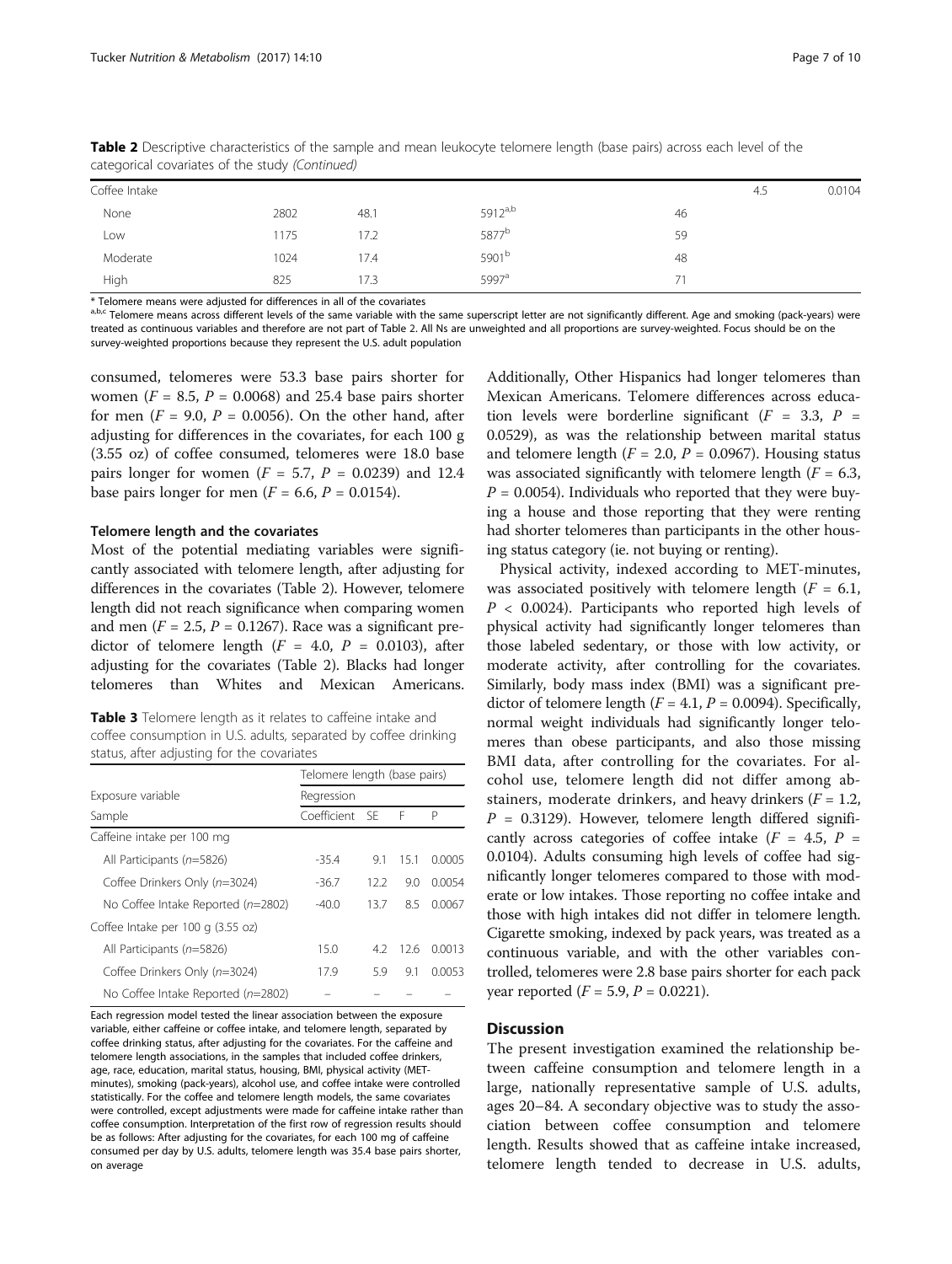|                                 |                 | Caffeine intake |                     |                 |                     |     |        |
|---------------------------------|-----------------|-----------------|---------------------|-----------------|---------------------|-----|--------|
|                                 | Group 0         | Group 1         | Group 2             | Group 3         | Group 4             |     |        |
|                                 | 0 <sub>mg</sub> | 1–149 ma        | 150-299 mg          | 300-449 mg      | $450+$ mg           |     |        |
| Telomere Length:                | $Mean + SE$     | Mean $\pm$ SE   | $Mean + SF$         | Mean $\pm$ SE   | Mean $\pm$ SE       | F   | P      |
| All participants ( $n = 5826$ ) | $5980^a + 59$   | $5941^a + 49$   | $5867^b \pm 57$     | $5850^b \pm 72$ | $5701^{\circ} + 67$ | 6.1 | 0.0011 |
| (sample size and %)             | $(862, 12\%)$   | $(2796, 44\%)$  | $(1248, 23\%)$      | $(493, 10\%)$   | $(427, 11\%)$       |     |        |
| Coffee drinkers ( $n = 3024$ )  |                 | $5862^a \pm 78$ | $5803^{a,b} + 70$   | $5764^b + 99$   | $5606^c + 89$       | 5.0 | 0.0066 |
| (sample size and %)             |                 | $(1273, 34\%)$  | $(937, 32\%)$       | $(418, 16\%)$   | (396, 19%)          |     |        |
| No coffee intake $(n = 2802)$   | $6079^a + 67$   | $6046^a + 63$   | $5957^{\rm b}$ + 74 |                 |                     | 3.6 | 0.0398 |
| (sample size and %)             | $(661, 24\%)$   | $(1524, 56\%)$  | $(417, 20\%)$       |                 |                     |     |        |

<span id="page-7-0"></span>Table 4 Differences in mean telomere length (base pairs) by level of daily caffeine intake for all participants, coffee drinkers only, and adults reporting no coffee intake, after adjusting for the covariates

a,b,c Telomere means on the same row with the same superscript letter are not significantly different. Means have been adjusted for differences in the covariates, including age, gender, race, education, marital status, housing, BMI, physical activity, coffee intake, alcohol use, and smoking. Under each mean, in parentheses, the unweighted sample size (n) and the survey-weighted proportion of each subgroup are included. Focus should be on the survey-weighted proportions because they represent the U.S. adult population. In adults with no coffee intake, the sample sizes for caffeine Groups 3 and 4 were insufficient for analysis ( $n = 75$  and  $n$ = 31, respectively). Therefore, they were merged with Group 2. Including all participants, the mean difference in telomere length between Groups 1 and 2 was borderline significant (P > 0.05 and P < 0.10). Among coffee drinkers only, the difference between Groups 3 and 4 was P = 0.054, and in adults reporting no coffee intake, the difference between Groups 1 and 2 was  $P = 0.057$ 

signifying accelerated aging. Conversely, as coffee intake increased, telomere length tended to increase, suggesting decelerated aging.

On the surface, it might be assumed that caffeine intake and coffee consumption are essentially the same variable. They are not. The present investigation illustrates this and several other studies also show this directly or indirectly. For example, in a large prospective study by Lopez-Garcia et al, data sets of the Health Professionals Follow-up Study and the Nurses' Health Study were combined. Coffee intake was inversely associated with all-cause mortality, however, decaffeinated coffee consumption was also inversely related to the all-cause death rate [[2\]](#page-9-0), suggesting that factors other than caffeine were driving the relationship. Lopez-Garcia et al conclude, "Our data also suggest that this association was due to components in coffee other than caffeine" (p. 911). Later the authors [[2\]](#page-9-0) state that the healthful components of coffee "can counterbalance some of the potential harmful effects of caffeine, such as the acute stimulation of the release of epinephrine, a potent inhibitor of insulin activity, and the acute increase in blood pressure and homocysteine levels" (p. 912) [\[5](#page-9-0)–[7](#page-9-0)].

In another large cohort study, Loftfield et al determined that coffee consumption was inversely associated with allcause mortality, as well as death from heart disease, chronic lower respiratory disease, diabetes, and other disorders. However, the researchers concluded that "similar findings were observed for decaffeinated coffee and coffee additives" (p. 1010) [\[8\]](#page-9-0). In short, it appears that the favorable link between coffee and mortality is a function of factors in coffee, such as the phenolic compounds [[30](#page-9-0)], increased insulin sensitivity [[31](#page-9-0)], or reduced vulnerability to low-density lipoprotein oxidation [\[32\]](#page-9-0), but not caffeine.

To date, it appears that only one other epidemiologic investigation has evaluated the relationship between caffeine intake and telomere length [\[33\]](#page-9-0). The primary objective of the Liu et al [[33](#page-9-0)] investigation was to study the coffee and telomere length connection, but caffeine was also evaluated. Although telomere length tended to increase as coffee consumption increased, caffeine intake was not related to telomere length after adjusting for the covariates. Factors other than caffeine seem to be responsible for the longer telomeres found in coffee drinkers.

In the present investigation, the inverse relationship between caffeine intake and telomere length was doseresponse and consistent. After adjusting for the covariates, adults with no caffeine intake had the longest telomeres and those with the highest caffeine intakes had the shortest. Moreover, the dose-response pattern prevailed across all of the coffee subgroups—coffee drinkers only, those reporting no coffee intake, and when all NHANES participants were studied together.

Comparing the relationships between classic public health concerns, such as obesity and smoking, to the link between caffeine intake and telomere length, provides meaningful reference points. Given the regression-based rate of telomere shortening was 15.3 base pairs per year of age, adults consuming 200 mg of caffeine per day would be projected to have 4.6 years of advanced cellular aging  $(70.8 \div 15.3 = 4.6)$ . Similarly, using the same sample, obese adults had telomeres that were 82 base pairs shorter than normal weight individuals (Table [2](#page-5-0)), suggesting 5.4 years of accelerated biologic aging  $(82 \div 15.3 = 5.4)$ . Likewise, adults reporting 25 pack-years of smoking had an estimated 4.6 years of increased cellular aging compared to non-smokers. Straightforward interpretation of the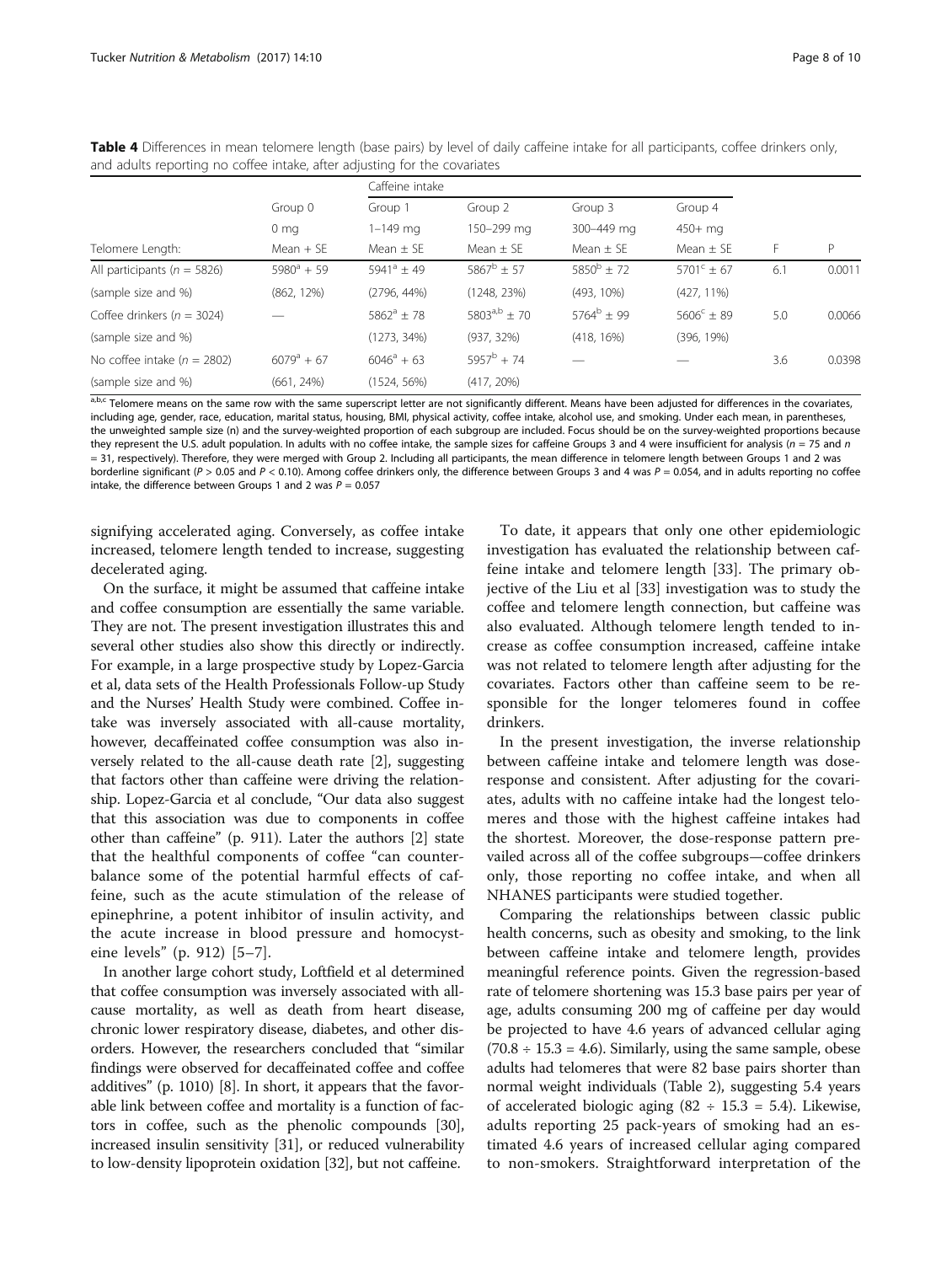regression findings suggest that caffeine consumption accounts for a meaningfully higher rate of biologic aging in U.S. adults, particularly when the relationships between telomere length, obesity, and smoking are used as a gauge.

The inverse relationship between caffeine consumption and telomere length in U.S. adults could be a result of multiple factors. Because of the cross-sectional design of the present study, cause-and-effect conclusions are not warranted. First, a directionality problem is possible. Instead of A causing B, B could be causing A. Theoretically, shorter telomeres could lead to increased caffeine intake in U.S. adults. Because there is no evidence in the literature to support this pattern of reverse-causation, it is unlikely.

Another explanation for the observed inverse connection between caffeine intake and telomere length could be a "third variable," resulting in a spurious relationship. To minimize this threat, statistical adjustments were made for a variety of sociodemographic and lifestyle covariates, and the results indicated that the relationship between caffeine consumption and telomere length was not explained by differences in these factors. Of course, it is possible that there are other "third variables," not measured in the present study, which could account for the association between caffeine intake and telomere length in U.S. adults.

The present investigation had several limitations. First, the study design was cross-sectional. Hence, cause-andeffect conclusions are not warranted. Also, caffeine and coffee consumption were self-reported based on one 24-h recall. Therefore, measurement error could affect the outcome, although such error would likely weaken the associations between caffeine and coffee intake and telomere length, not strengthen them. Additionally, adults who consume caffeine may reflect a unique group who practice a different lifestyle than others. Further, premature aging is associated with a number of chronic conditions, including cardiovascular disease, chronic obstructive pulmonary disease, renal failure, Alzheimer's disease, and others [\[34](#page-9-0)–[36](#page-9-0)]. Many of these disorders are characterized by chronic inflammation [\[36](#page-9-0)]. Participants with and without these diseases were not identified nor controlled in the present study. Moreover, medication use often accompanies chronic disease. The effect of medications on telomere length is largely unknown. Therefore, the relationships uncovered in the present study could be partly explained by these or other conditions. Finally, Type I error is always a possibility. In short, the relationships between caffeine intake, coffee consumption, and telomere length could be a result of chance.

The present study also had multiple strengths. It appears to be one of the first investigations to evaluate the association between caffeine consumption and telomere length. Second, the sample was large ( $n = 5,826$ ), multiracial, and nationally representative of U.S. men and women, 20–84 years of age. The findings can be generalized to the U.S. adult population. Third, adjustments were made for differences in numerous potential confounding variables, including age, gender, race, marital status, education, housing arrangements, BMI, smoking, physical activity, coffee intake, and alcohol use. Lastly, measurement methods were validated and data collection was conducted by trained NHANES researchers.

## Conclusions

Caffeine intake is pervasive throughout much of the world. It has been linked to a number of beneficial and detrimental health consequences [[1\]](#page-9-0). Unfortunately, much of the epidemiologic research on the effects of caffeine has focused on coffee intake, not caffeine. The present study, which investigated the relationships between caffeine and coffee intakes and telomere length, shows that as caffeine intake increases, telomeres tend to be shorter in U.S. adults. On the other hand, this investigation indicates that as coffee intake increases, telomeres tend to be longer. Because telomere length is a biomarker of the senescence of cells, the present findings suggest that cell aging may be accelerated in U.S. adults as caffeine intake increases, but may be decelerated as coffee consumption increases. Given the magnitude and importance of these relationships, additional research is warranted.

#### Abbreviations

BMI: Body mass index; CDC: Centers for Disease Control and Prevention; CVD: Cardiovascular disease; DNA: Deoxyribonucleic acid; MET: Metabolic equivalent; mg: Milligram; NCHS: National Center for Health Statistics; NHANES: National Health and Nutrition Examination Survey; PSU: Primary sampling unit; SE: Standard error; U.S: United States

#### Acknowledgements

Data were collected by trained technicians associated with NHANES. Without these unknown research assistants and those agreeing to serve as participants, the present investigation could not have been completed.

#### Funding

Not applicable.

#### Availability of data and materials

All data sets used in the present study were provided by the U.S. Centers for Disease Control and Prevention as part of the ongoing National Health and Nutrition Examination Survey (NHANES). NHANES data sets are posted online for public use. No authorization or permission is necessary: Questionnaires, Datasets, and Related Documentation: Available from: [http://www.cdc.gov/](http://www.cdc.gov/nchs/nhanes/nhanes_questionnaires.htm) [nchs/nhanes/nhanes\\_questionnaires.htm](http://www.cdc.gov/nchs/nhanes/nhanes_questionnaires.htm) (accessed December 6, 2016).

#### Authors' contributions

LAT was responsible for conception of the study, organizing and merging of the data, analyzing the data, and writing the manuscript.

#### Competing interests

The author declare that he has no competing interests.